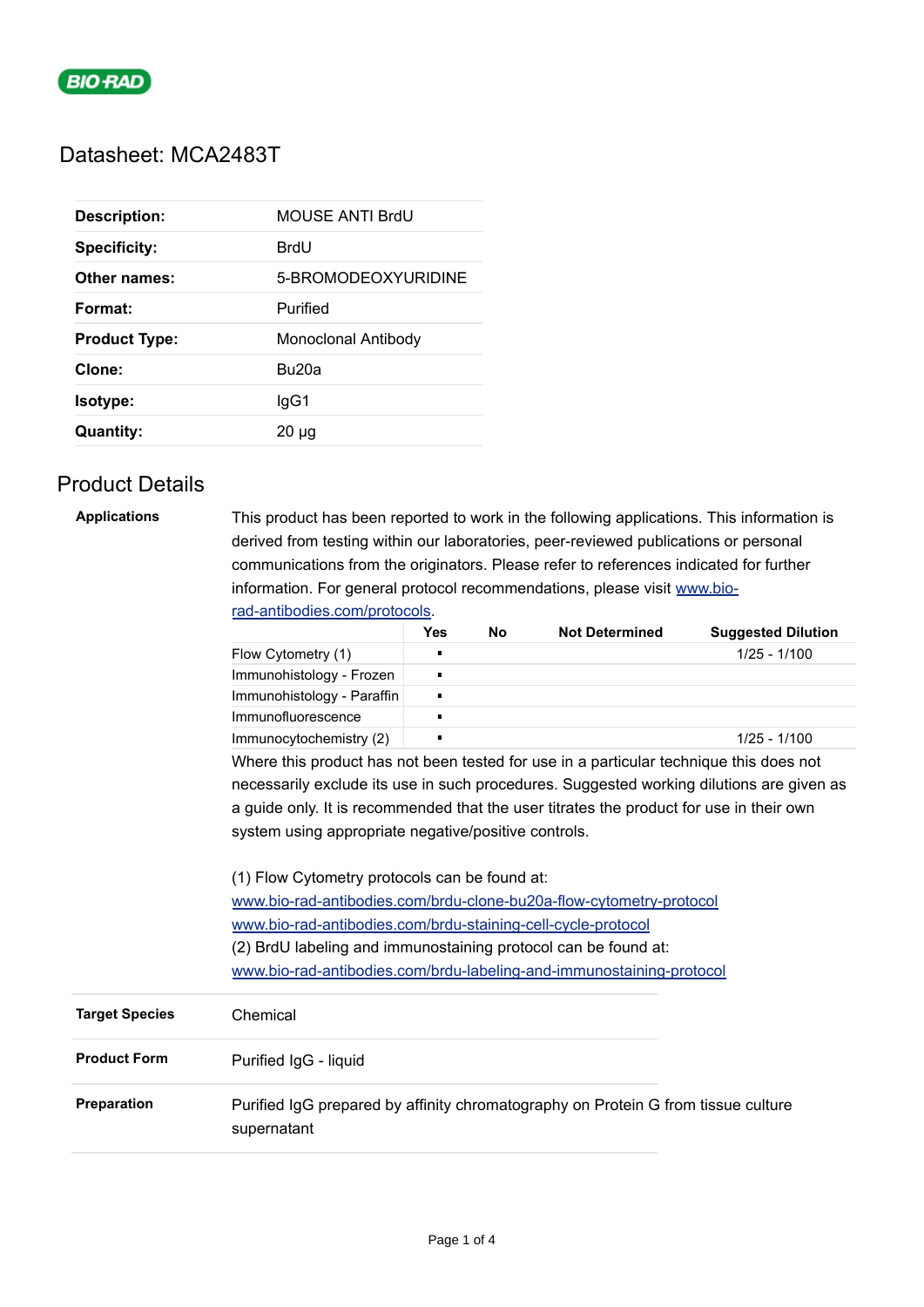| <b>Buffer Solution</b>                    | Phosphate buffered saline                                                                                                                                                                                                                                                                                                                                                                                                                                                                                                                                                                                   |  |
|-------------------------------------------|-------------------------------------------------------------------------------------------------------------------------------------------------------------------------------------------------------------------------------------------------------------------------------------------------------------------------------------------------------------------------------------------------------------------------------------------------------------------------------------------------------------------------------------------------------------------------------------------------------------|--|
| <b>Preservative</b><br><b>Stabilisers</b> | 0.09% Sodium Azide (NaN <sub>3</sub> )                                                                                                                                                                                                                                                                                                                                                                                                                                                                                                                                                                      |  |
| <b>Carrier Free</b>                       | Yes                                                                                                                                                                                                                                                                                                                                                                                                                                                                                                                                                                                                         |  |
| Approx. Protein<br><b>Concentrations</b>  | IgG concentration 1.0 mg/ml                                                                                                                                                                                                                                                                                                                                                                                                                                                                                                                                                                                 |  |
| Immunogen                                 | Bromodeoxyuridine conjugated to BSA                                                                                                                                                                                                                                                                                                                                                                                                                                                                                                                                                                         |  |
| <b>RRID</b>                               | AB_1055584                                                                                                                                                                                                                                                                                                                                                                                                                                                                                                                                                                                                  |  |
| <b>Fusion Partners</b>                    | Spleen cells from immunized Balb/c mice were fused with cells of the NS1 myeloma cell<br>line                                                                                                                                                                                                                                                                                                                                                                                                                                                                                                               |  |
| <b>Specificity</b>                        | Mouse anti BrdU antibody, clone Bu20a recognizes bromodeoxyuridine (known as<br>BrdU or BrdUrd). BrdU is a synthetic thymidine analog, which is incorporated to new DNA<br>during replication instead of thymidine. BrdU can therefore be used to identify newly<br>synthesized DNA. Mouse anti BrdU antibody, clone Bu20a, recognizes BrdU and other<br>thymidine analogs; 5'-chloro-2'-deoxyuridine (CldU), 5'-iodo-2'-deoxyuridine (IdU) and<br>2'-deoxy-5-ethynyluridine (EdU), but only shows minimal reactivity with thymidine itself<br>(Aten et al. 1992, Liboska et al. 2012, Magaud et al. 1989). |  |
|                                           | Antibody detection of incorporated BrdU in cellular DNA is extensively referenced as an<br>accurate method to monitor cell proliferation in vivo and in vitro. In cell proliferation assays<br>BrdU staining is coupled with the use of a dye that binds total DNA such as propidium<br>iodide (PI). BrdU can be administered diluted in the culture medium or, in vivo via<br>intraperitoneal injection, subcutaneous osmotic pump implants (Tesfaigzi et al. 2004) or in<br>drinking water (Moser et al. 2004).                                                                                           |  |
|                                           | BrdU can be used as a thymidine analog in a wide range of organisms ranging from<br>mammalian cells, through reptiles and amphibians to invertebrate species and plants.<br>Mouse anti BrdU antibody, clone Bu20a, is suitable for detecting incorporated BrdU in a<br>wide variety of cell types and is suitable for use on tissue sections in double-labeling<br>techniques (Makarev and Gorivodsky 2014).                                                                                                                                                                                                |  |
| <b>Flow Cytometry</b>                     | Use 10 $\mu$ l of the suggested working dilution to label 1x10 <sup>6</sup> cells in 100 $\mu$ l                                                                                                                                                                                                                                                                                                                                                                                                                                                                                                            |  |
| <b>References</b>                         | 1. Magaud, J.P. et al. (1989) Double immunocytochemical labeling of cell and tissue<br>samples with monoclonal anti-bromodeoxyuridine. J Histochem Cytochem. 37 (10):<br>1517-27.<br>2. Innis, S.M. et al. (2010) Perinatal lipid nutrition alters early intestinal development and<br>programs the response to experimental colitis in young adult rats. Am J Physiol<br>Gastrointest Liver Physiol. 299 (6): G1376-85.<br>3. Caronia, G. et al. (2010) Bone morphogenetic protein signaling in the developing<br>telencephalon controls formation of the hippocampal dentate gyrus and modifies           |  |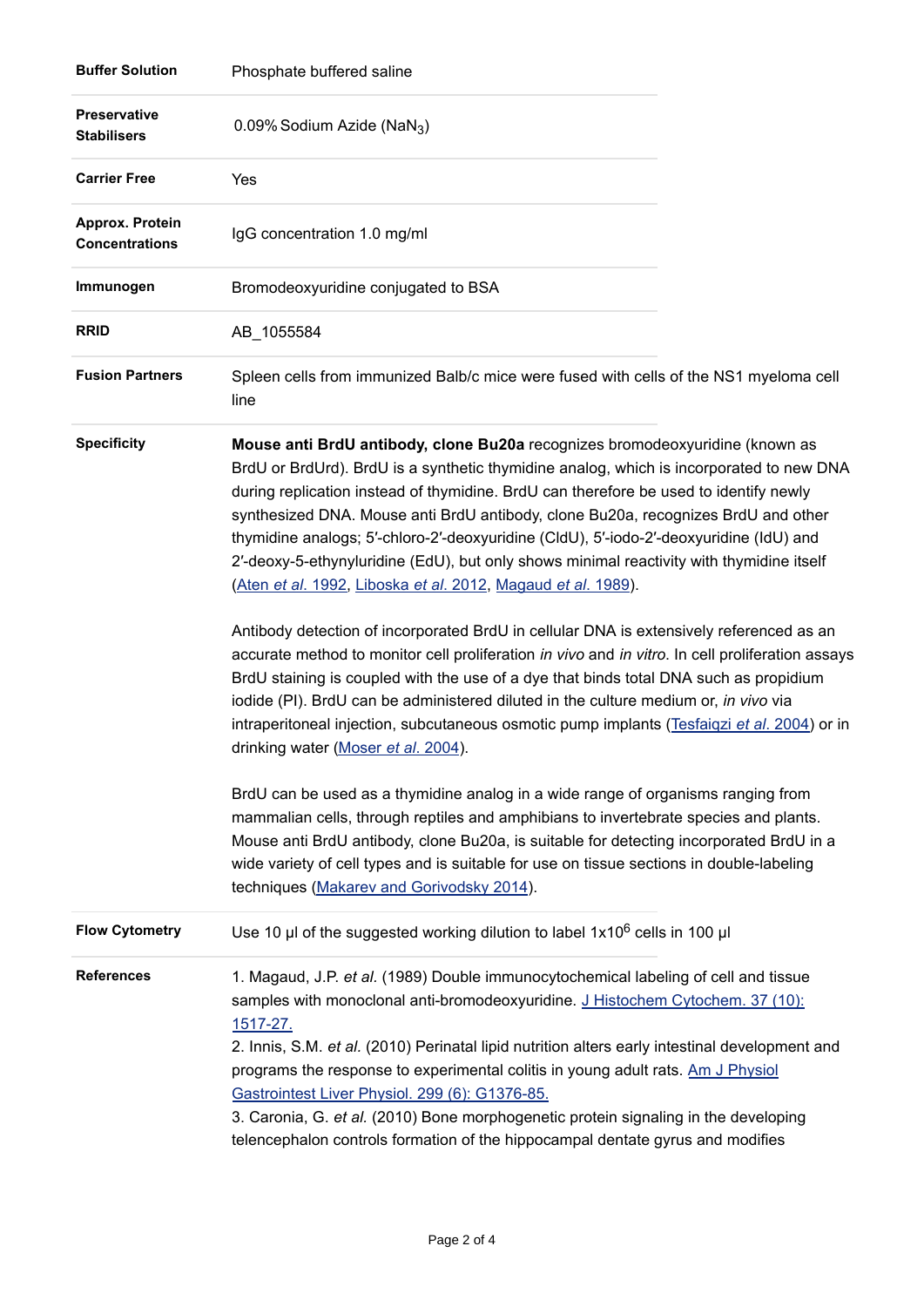fear-related behavior. [J Neurosci. 30: 6291-301.](http://www.ncbi.nlm.nih.gov/pubmed/20445055)

4. Pappalardo, L.W. *et al.* (2014) Voltage-gated sodium channel Nav 1.5 contributes to astrogliosis in an in vitro model of glial injury via reverse Na+ /Ca2+ exchange. [Glia. 62](http://www.ncbi.nlm.nih.gov/pubmed/24740847) (7): 1162-75.

5. Laitman, B.M. *et al.* (2016) The Transcriptional Activator Krüppel-like Factor-6 Is Required for CNS Myelination. [PLoS Biol. 14 \(5\): e1002467.](http://www.ncbi.nlm.nih.gov/pubmed/27213272)

6. Furukawa, S. *et al.* (2017) Databases for technical aspects of immunohistochemistry. [J](http://www.ncbi.nlm.nih.gov/pubmed/28190929) Toxicol Pathol. 30 (1): 79-107.

7. Wohl, S.G. *et al.* (2009) Optic nerve lesion increases cell proliferation and nestin expression in the adult mouse eye *in vivo*. [Exp Neurol. 219 \(1\): 175-86.](http://www.ncbi.nlm.nih.gov/pubmed/19445936)

8. Xie, L.L. *et al.* (2009) Aquaporin 4 knockout resists negative regulation of neural cell proliferation by cocaine in mouse hippocampus. [Int J Neuropsychopharmacol. 12 \(6\):](http://www.ncbi.nlm.nih.gov/pubmed/19203409) 843-50.

9. Miller, C. *et al.* (2011) The interplay between SUCLA2, SUCLG2, and mitochondrial DNA depletion. [Biochim Biophys Acta. 1812 \(5\): 625-9.](http://www.ncbi.nlm.nih.gov/pubmed/21295139)

10. Sato, Y. *et al.* (2013) Grafting of neural stem and progenitor cells to the hippocampus of young, irradiated mice causes gliosis and disrupts the granule cell layer. [Cell Death Dis.](http://www.ncbi.nlm.nih.gov/pubmed/23598403) 4: e591.

11. Kent BA *et al.* (2015) The orexigenic hormone acyl-ghrelin increases adult hippocampal neurogenesis and enhances pattern separation. [Psychoneuroendocrinology.](http://www.ncbi.nlm.nih.gov/pubmed/25462915) 51: 431-9.

12. Li, Q. *et al.* (2017) Induced neural activity promotes an oligodendroglia regenerative response in the injured spinal cord and improves motor function after spinal cord injury. [J](http://www.ncbi.nlm.nih.gov/pubmed/28474539) Neurotrauma. May 5. [Epub ahead of print]

13. Kim, H.N. *et al.* (2017) Comparative analysis of the beneficial effects of treadmill training and electroacupuncture in a rat model of neonatal hypoxia-ischemia. [Int J Mol](http://www.ncbi.nlm.nih.gov/pubmed/28487967) Med. 39 (6): 1393-402.

14. Zhang, J. *et al.* (2018) The mechanisms underlying olfactory deficits in apolipoprotein E-deficient mice: focus on olfactory epithelium and olfactory bulb. [Neurobiol Aging. 62:](http://www.ncbi.nlm.nih.gov/pubmed/29107844) 20-33.

15. Innis, S.M. *et al.* (2010) Perinatal lipid nutrition alters early intestinal development and programs the response to experimental colitis in young adult rats. [Am J Physiol](http://www.ncbi.nlm.nih.gov/pubmed/20864654) Gastrointest Liver Physiol. 299 (6): G1376-85.

16. Wei, Z.Z. *et al.* (2021) DL-3-n-butylphthalide Increases Collateriogenesis and Functional Recovery after Focal Ischemic Stroke in Mice. [Aging Dis. 12 \(7\): 1835-49.](http://www.ncbi.nlm.nih.gov/pubmed/34631224) 17. Berger, S. *et al.* (2020) Severe hydroxymethylbilane synthase deficiency causes depression-like behavior and mitochondrial dysfunction in a mouse model of homozygous dominant acute intermittent porphyria. [Acta Neuropathol Commun. 8 \(1\): 38.](http://www.ncbi.nlm.nih.gov/pubmed/32197664)

18. Lee, H.J. *et al.* (2022) Effects of electroacupuncture on the functionality of NG2-expressing cells in perilesional brain tissue of mice following ischemic stroke [Neural](http://dx.doi.org/10.4103/1673-5374.330611) Regeneration Research. 17 (7): 1556.

**Storage** This product is shipped at ambient temperature. It is recommended to aliquot and store at -20 $^{\circ}$ C on receipt. When thawed, aliquot the sample as needed. Keep aliquots at 2-8 $^{\circ}$ C for short term use (up to 4 weeks) and store the remaining aliquots at -20°C.

Avoid repeated freezing and thawing as this may denature the antibody. Storage in